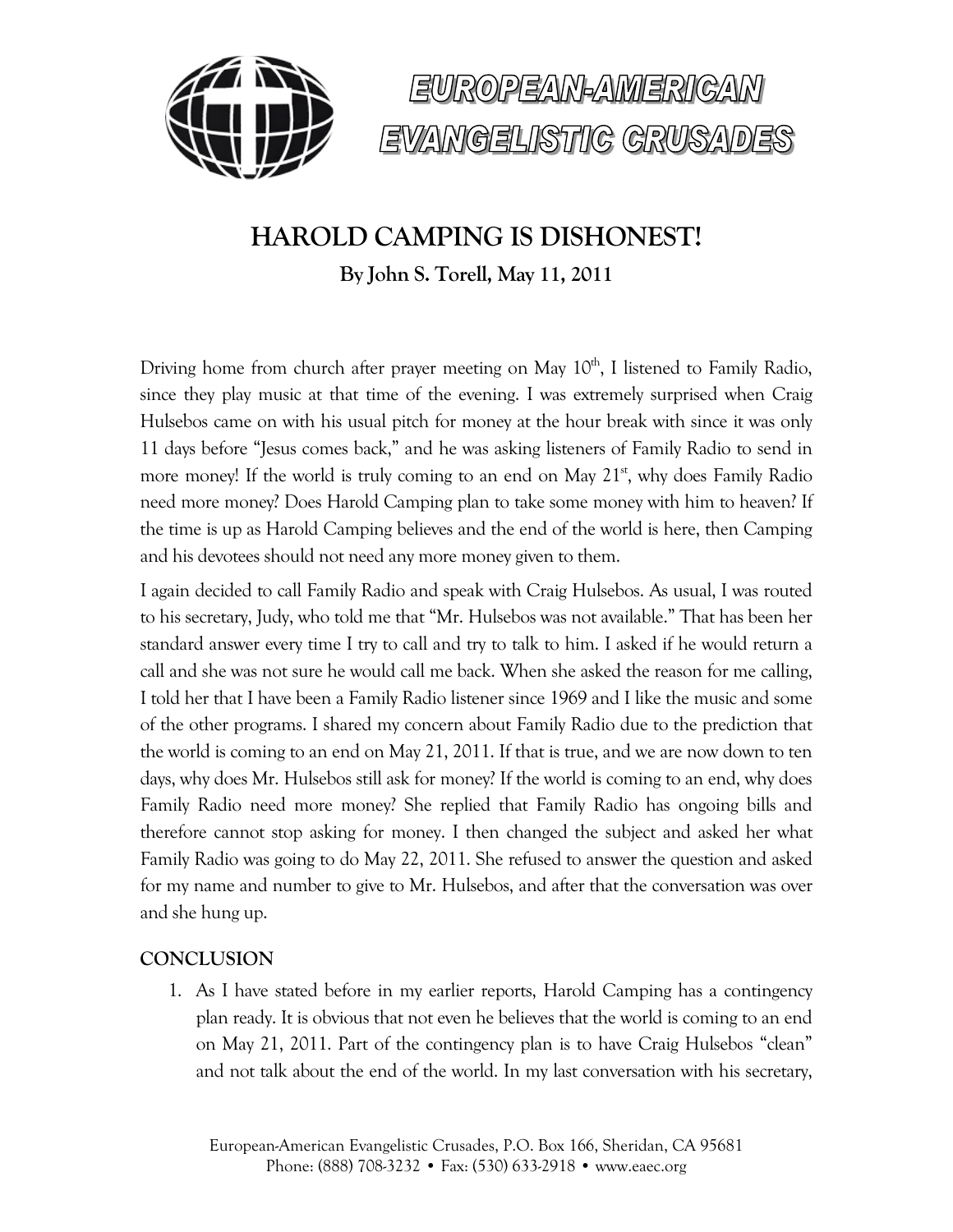she told me that "Mr. Hulsebos is walking a fine line and cannot comment on the event of May 21st."

- 2. Harold Camping has given Hulsebos orders to continue pitching for money and act like the world is not coming to an end.
- 3. Programming has been prepared to be aired after May  $21<sup>st</sup>$ . Conferences and other special meetings have not been canceled.
- 4. On May 22, 2011, Harold Camping is going to come on the air in a special prerecorded program to tell the listeners that God in his mercy has postponed the judgment day and that, he (Harold) is working to calculate how long the extension will last. He is going to state that God is in control, he is just a man, and if God wants to give mankind more time, there is nothing Harold can do about it. It will be a very convincing presentation. I believe that not only has Harold worked on this speech, he has already recorded it and ordered it to be aired one minute past midnight on May 22<sup>nd</sup>. Then Harold will state that it is more important than ever that the listeners continue to give money to Family Radio so that the extension time can be used to win more people for Christ.
- 5. Craig Hulsebos will give daily pep talks and try to undo the damage Harold has done and try to convince the listeners to stay with them, to have faith in Family Radio, because Harold Camping is studying very hard to find out how much time there is left before the next prediction of the end of the world.

Harold Camping and Craig Hulsebos are being extremely dishonest! They are vigorously continuing to perpetuate the lie that the end is coming on May  $21<sup>st</sup>$  and yet they have made contingency plans to continue like nothing has happened after the fact.

## **AN APPEAL TO CRAIG HULSEBOS AND THE FAMILY RADIO STAFF**

Come clean before May  $21<sup>st</sup>$  and confess that you do not believe in the prediction of Harold Camping. Ask the people listening to Family Radio to forgive you for going along with the false teachings of Harold Camping.

Unite and force Harold Camping off of Family Radio and the Board of Directors. You cannot rebuild Family Radio until you remove him from having anything to do with the station.

Renounce the heresy that the church age is over and that the Holy Spirit has left all Christian churches. Ask all pastors to forgive you for the insults on their ministries. Destroy all of Camping's writings and bring in some fundamentally anchored ministers who can begin to teach sound doctrine on Family Radio.